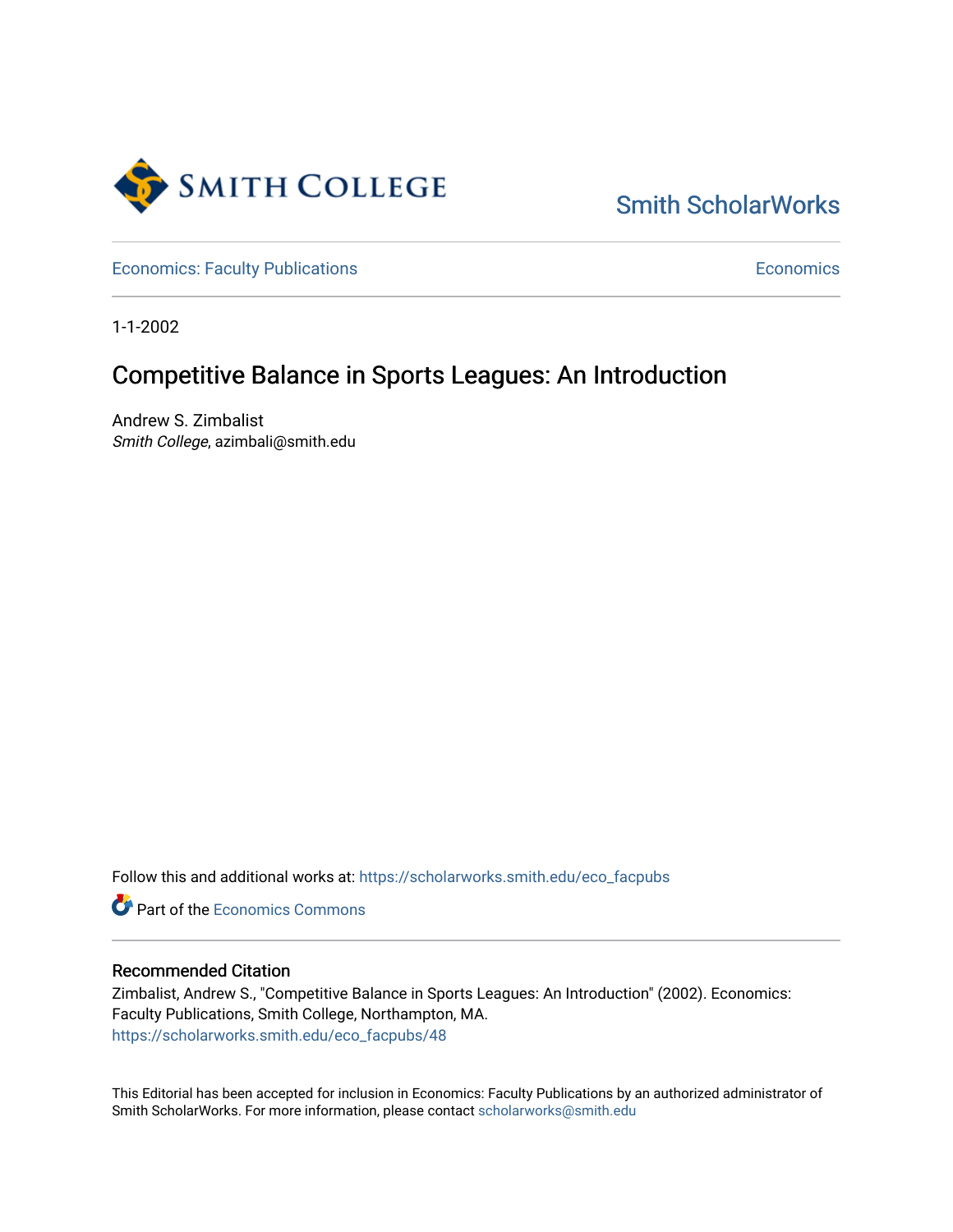# Competitive Balance in Sports Leagues An Introduction

ANDREW S. ZIMBALIST Smith College

 $\sim$  ompetitive balance is like wealth. Everyone agrees it is a good thing to have, but no one knows how much one needs.

Economic theory tells us that the optimal level of balance in a sports league is a function of the distribution of fan preferences, fan population base, and fan income across host cities. Profit maximizing teams will accumulate units of talent until the marginal revenue per win is equalized across all teams. This implies that in leagues with a fixed supply of teams (and monopoly or duopoly team rights to a territory), the league will maximize revenues when teams from large, rich, and fan-intense cities win more often.

In his seminal 1956 article, Rottenberg, among other things, anticipated the relevance of the Coase Theorem (Coase, 1960) in understanding talent distribution across teams and argued that the profit motive would limit the accumulation of player talent on any single team. El-Hodiri and Quirk (1971), in the first formal modeling of a professional sport league, find that individual team profit maximization is inconsistent with equal playing strengths among the teams except in the special case of identical team revenue functions.

Fort and Quirk (1995) focus on the problem of competitive balance in sports leagues and assess the degree to which different mechanisms create greater balance. Based on the Coase Theorem, they conclude that neither the reserve clause nor the reverse-order amateur draft aid balance. Explicitly assuming that gate revenue grows in proportion to the home team's playing strength, that each team faces the same cost per unit of playing strength, and implicitly assuming that owner risk aversion is invariant to team revenue and that cross subsidies are proportional to team revenue and not team rent, Fort and Quirk also conclude that increased revenue sharing will not improve competitive balance. The only mechanism in their

AUTHOR'S NOTE: *I would like to thank Lois Joy, Shreya Jain, and Bhavani Harimohan for research assistance, and Allen Sanderson, Brad Humphreys, Roger Noll, and Stefan Szymanski for comments on an earlier draft of this article*.

JOURNAL OF SPORTS ECONOMICS, Vol. 3 No. 2, May 2002 111–121 © 2002 Sage Publications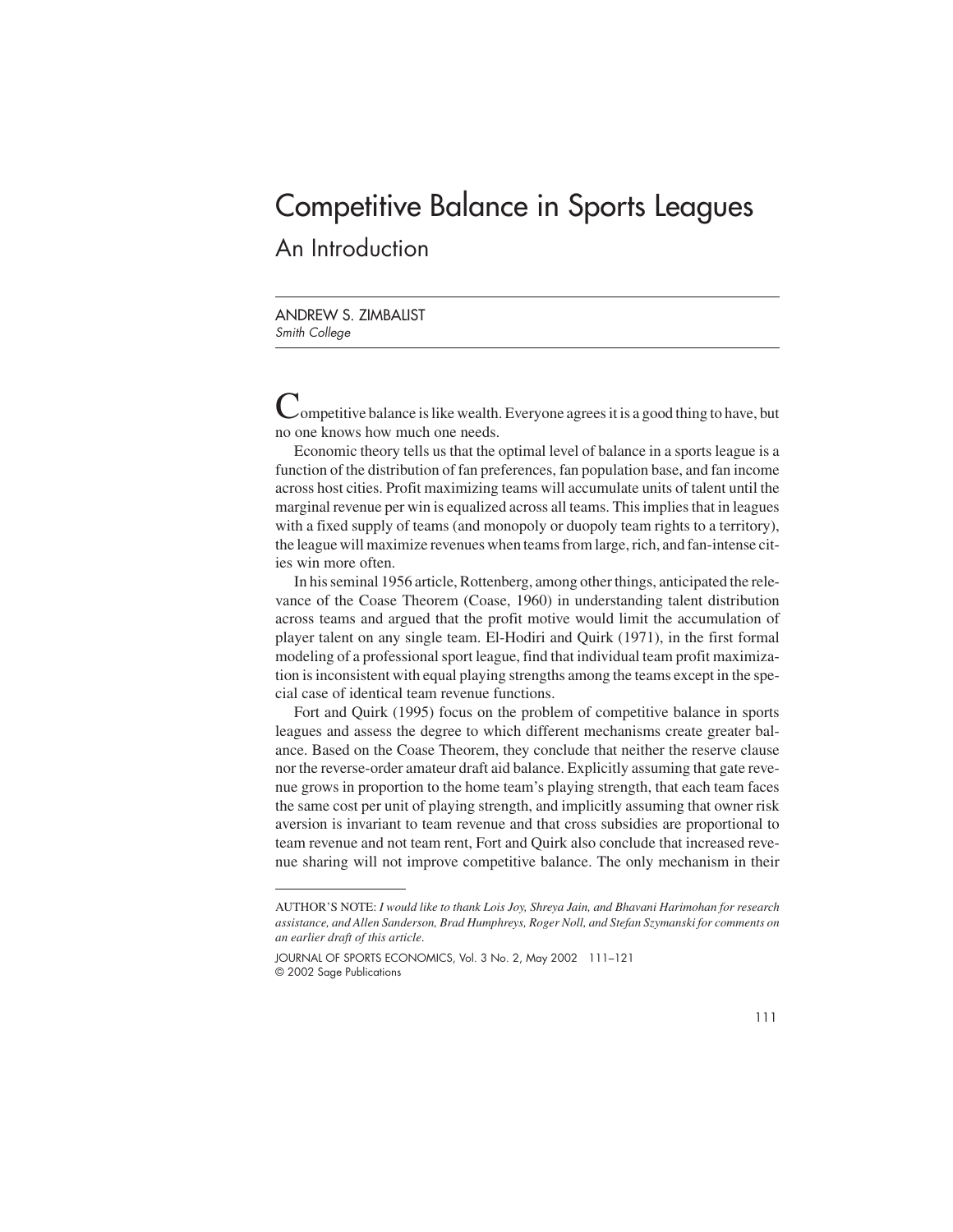analysis that fosters balance is a salary cap, but a cap interferes with league-wide revenue maximization. Vrooman (1995), Marburger (1997), and Kesenne (2000) each vary the assumptions in the Fort and Quirk model and conclude that increased revenue sharing may indeed improve competitive balance.<sup>1</sup>

Needless to say, this conclusion will depend on the design of the revenue sharing system. If the system is similar to the one instituted by Major League Baseball (MLB) in 1996, providing an incentive for roughly the bottom half of teams to lowball payroll and reduce talent accumulation, then it is likely to exacerbate competitive balance, as the MLB system has (see Zimbalist, 2001a).

Daly and Moore (1981) challenge the conventional conclusion that the reserve clause and player draft do not affect the distribution of player talent. They argue that the combination of externalities and transactions costs limiting player sales meant, contrary to Rottenberg and the Coase Theorem, that the player draft and the reserve clause were effective equalizers of team playing strength.

In the present compendium, Marburger introduces another wrinkle into the Coase Theorem's applicability to sports leagues. He distinguishes between interand intraconference transactions for leagues with at least two conferences. The revenue impact of a player's movement is greater when he moves within a conference because it raises the strength of one team and lowers the strength of a rival team simultaneously. Marburger theorizes that when property rights are transferred to the player through free agency, there will be a higher share of intraleague transfers than previously because the player does not internalize the loss to the original club. Using probit estimation of intraleague transfer probabilities before and after free agency's onset in 1976 in MLB, Marburger generates empirical support for his theory.

#### MEASURING COMPETITIVE BALANCE

There are almost as many ways to measure competitive balance as there are to quantify the money supply. Among the more frequently used metrics are the standard deviation of win percentages (in a given year for a league or over time for a team), the ratio of the actual to the idealized standard deviation of win percentages, the ratio of the top to bottom win percentages, the range of win percentages, the gini coefficient of win percentages or of the concentration of championships, the Herfindahl-Hirschman Index of first-place finishes or championships, and excess tail frequencies.

Which is the right index or the right combination of metrics? The notion that competitive balance is important to sports leagues derives from an assumption that fans have a strong preference for uncertainty of outcomes or, as MLB commissioner Allan "Bud" Selig has put it, fans want to begin each season with hope and expectation. It follows that the best measure of competitive balance is the one to which the consumers show greatest sensitivity.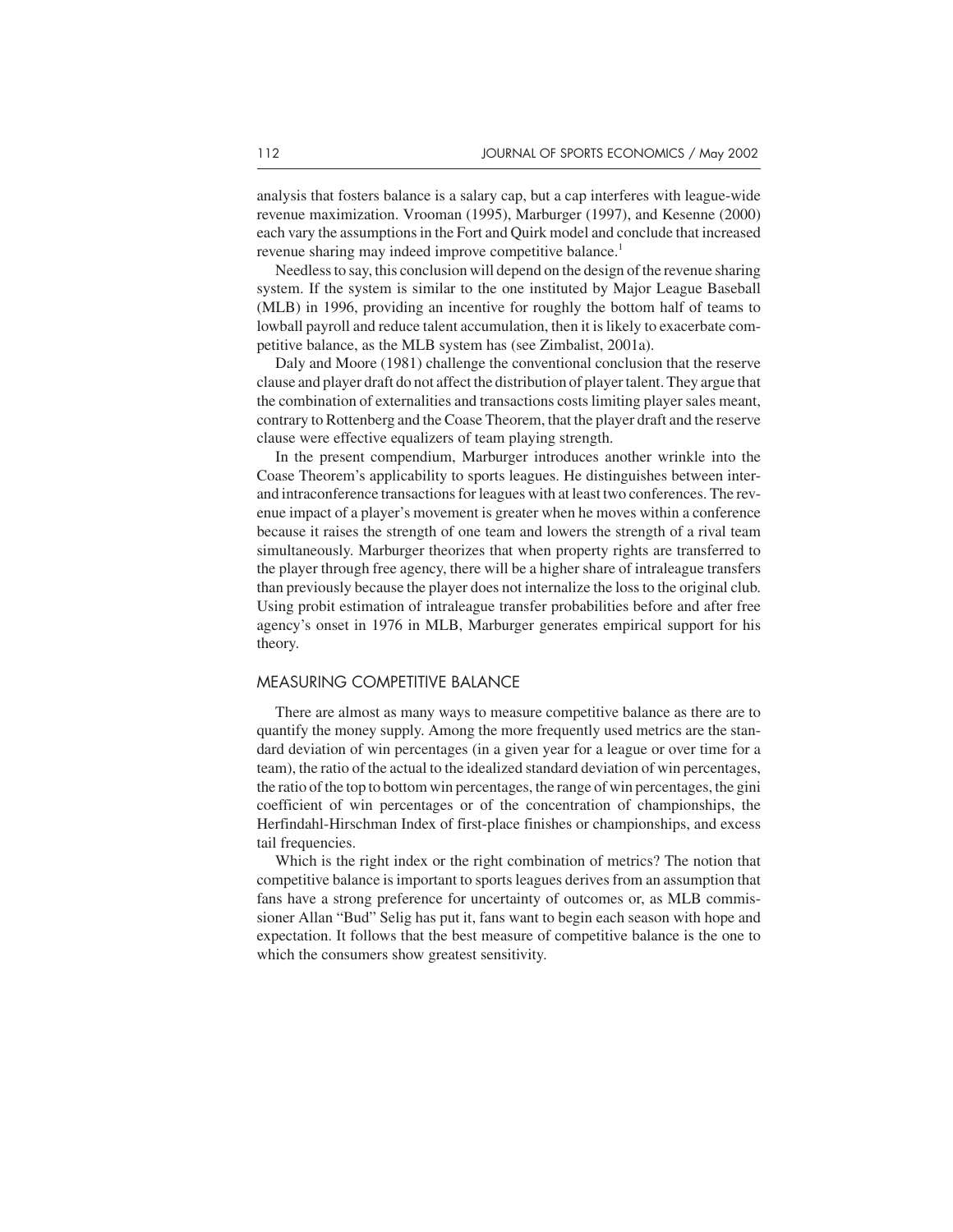Many sports economists have used the concept of an idealized standard deviation of win percentages. This measure is based on the assumption that all teams are of equal strength. In a league of perfect parity, the standard deviation of win percentages would be

$$
\sigma = 0.5/\sqrt{N},
$$

where *N* is the number of games played during the season by each team. Statistically, it makes sense to compare this number to the actual standard deviation of win percentages because it standardizes for the length of a sport's season.

The problem with this index of competitive balance, however, is that fans do not experience it. If a fan of the Carolina Panthers is told that he or she should not be distressed that the team went 1 and 15 in 2001-2002 because the sample of games was too small to reveal the true strength of the team, it is likely that he or she would be unimpressed.

One meaningful way to distinguish among balance measures is to test how effective they are as predictors of attendance, controlling for relevant factors. In his piece in this volume, Brad Humphreys suggests a new index of competitive balance and then tests its explanatory power. Humphreys reasons that fans care as much about performance mobility of teams over time as they do about the imbalance across teams in a particular year. He devises a metric that reflects both these criteria and finds that it explains more of the variation in baseball attendance during the past 100 years than alternative measures of balance.

#### SPORT BY SPORT

#### Baseball

In its study on the state of baseball's economics (MLB, 2000), the Blue Ribbon Panel suggested several qualitative or normative definitions of competitive balance. The clearest statement appears on page 5 of the report:

In the context of baseball, proper competitive balance should be understood to exist when there are no clubs chronically weak because of MLB's financial structural features. Proper competitive balance will not exist until every well-run club has a regularly recurring hope of reaching postseason play.

More recently, the commissioner's office has attempted to measure competitive imbalance in a different way. In December 2001, the office conducted a poll of 1,000 fans and discovered that 75% agreed that there is a lack of competitive balance in the game and 42% say that they will be less interested in baseball if it is not improved. Even if the survey was conducted properly, it is not clear what "less inter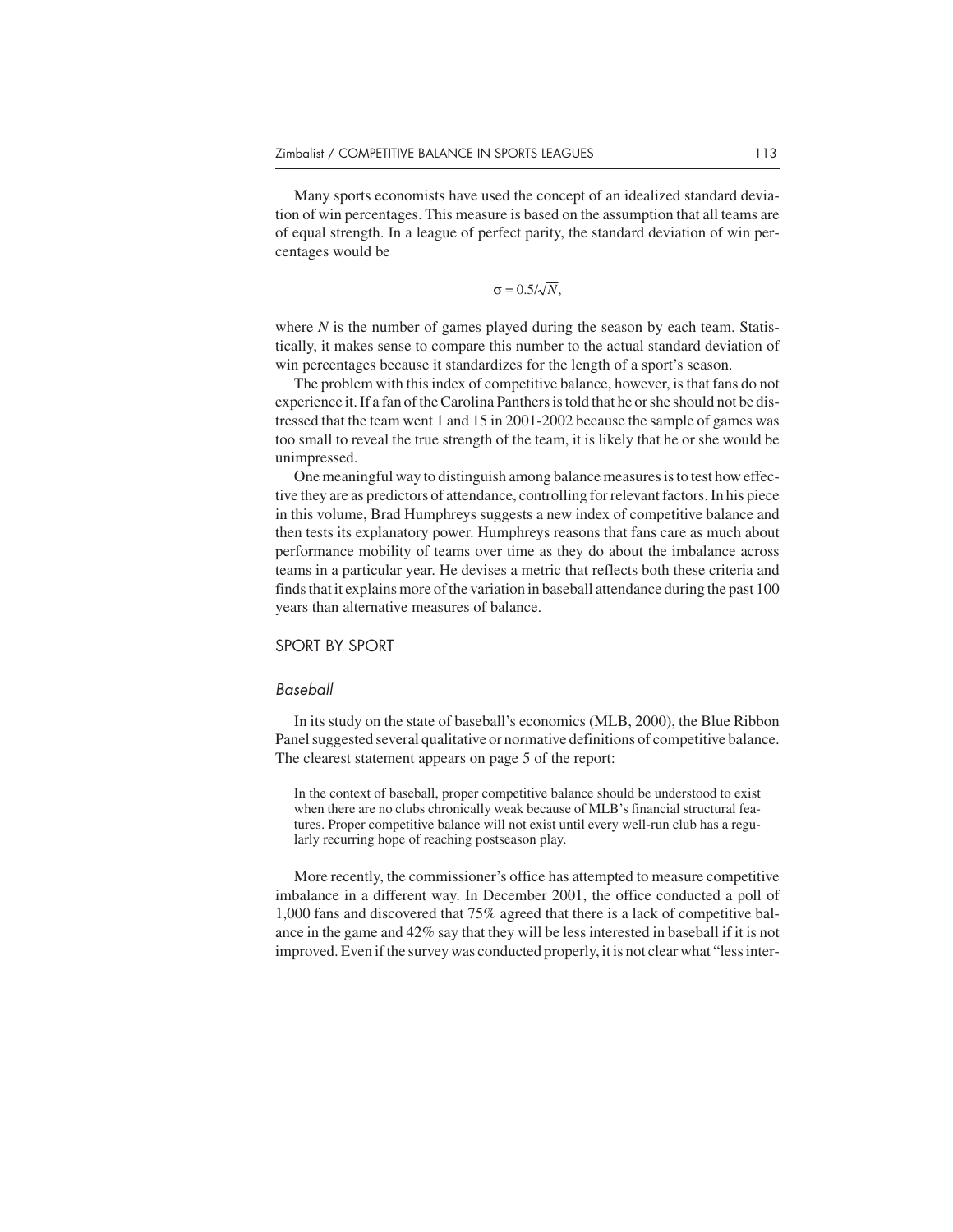ested" means in terms of fan behavior. Nor is it clear how much improvement fans want to see or what changes would denote improvement.

The commissioner's office has also issued reports detailing the lack of balance since 1995. The numbers prima facie are compelling. Consider, for instance, this one: During the 7 years from 1995 through 2001, only four teams from the bottom half of payrolls reached the postseason, and combined they won a total of 5 of 224 games (MLB, 2001).

The article by Hall, Szymanski, and Zimbalist in this issue explores the statistical correlation between payrolls and performance in baseball and English soccer during the past 20 years. The yearly correlation in soccer is statistically significant and robust, whereas in baseball it is only strong since the mid-1990s. Because correlation does not denote causality, the authors perform Granger causality tests for each sport. During 1980-1994, baseball shows no evidence of Granger causality from payroll to performance. Since 1995 there is evidence that causality runs in both directions. In English soccer, the evidence suggests that payroll Granger causes performance during 1974-1999. The authors attribute the differing results to the more open players' market in English and world soccer.

Many observers, although acknowledging that baseball has been imbalanced since 1995, do not see a problem. They argue that baseball has had imbalance and dynasties in the past, yet it has continued to thrive. The present Yankee dynasty, for instance, is compared with the one between 1949 and 1965.

The last period of Yankee dominance in the 1950s and early 1960s, however, was not a time that baseball should seek to emulate. Between 1950 and 1965, average attendance at games grew by a total of less than 3%, even though real ticket prices remained virtually flat and real disposable incomes in the United States grew by 74%. Moreover, four and five decades ago baseball stood alone on the pedestal of popular team sports. Today it is challenged by the National Basketball Association (NBA) and the National Football League (NFL), as well as by the growing list of new professional sports and entertainment options ranging from the National Association for Stock Car Auto Racing (NASCAR), to the World Wrestling Federation, to the Internet.

That is, even if baseball was able to stabilize its attendance during the past Yankee dynasty, it is not clear that the sport can afford another protracted dynasty today. I tested the following model with panel data separately for the periods 1950-1965 and 1985-2000:

#### $ATT = f(WPC, WPC_{t-1}, PRICE, STAD, TEAM DUMMIES, TREND),$

where *WPC* is win percentage, *WPC*<sub> $t-1$ </sub> is win percentage lagged 1 year, *PRICE* is each team's yearly average ticket price, *STAD* is a dummy variable equaling 1 if the team was playing in a stadium built within the previous 3 years, *TEAM DUMMIES* control for team fixed effects, and *TREND* is a variable equaling 1 for the 1st year, 2 for the 2nd year, and so forth. The Cochrane-Orcutt iterative technique was used to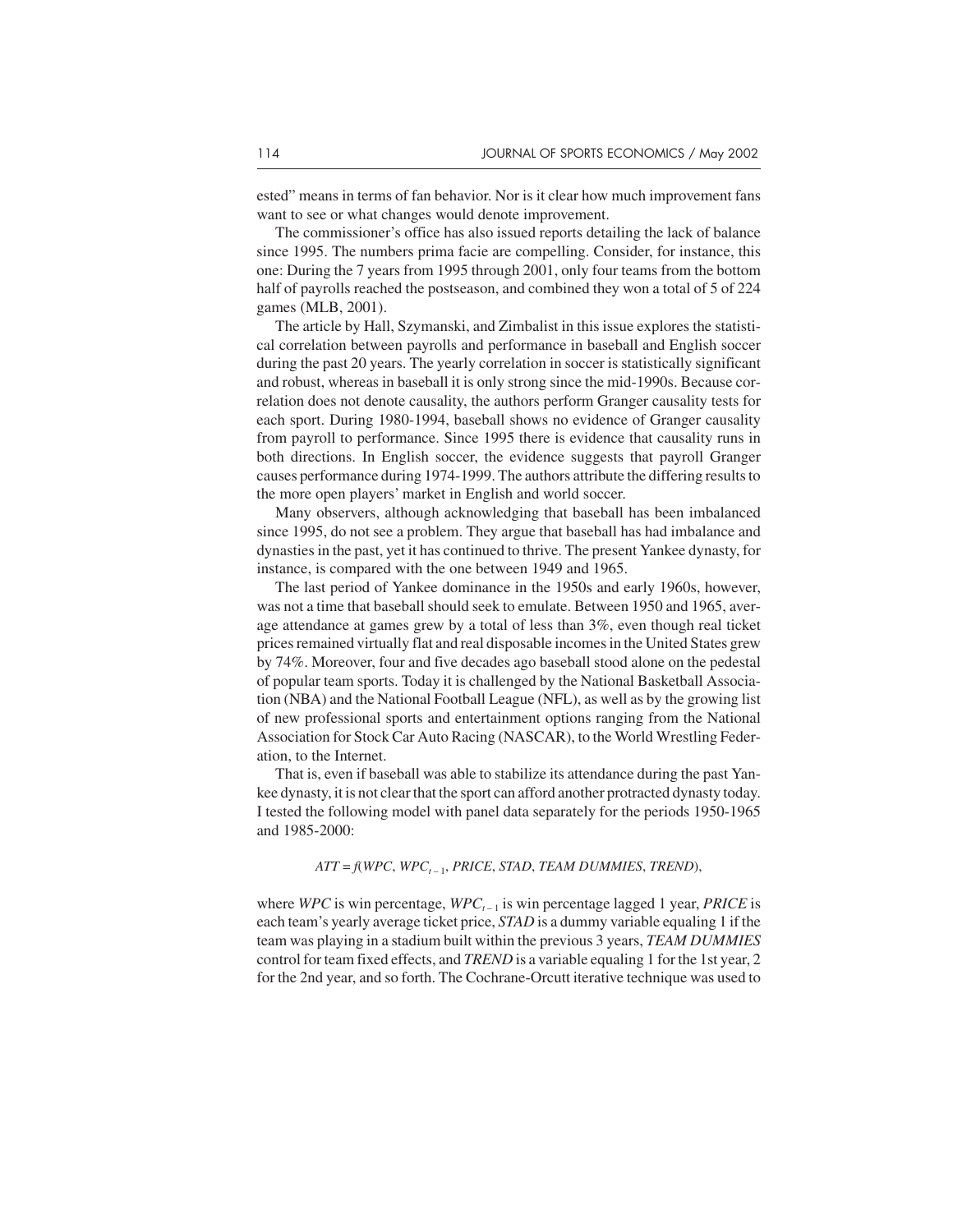|                                      | 1950-1965 | 1985-2000 |  |
|--------------------------------------|-----------|-----------|--|
| $R^2$                                | .507      | .544      |  |
| Estimated coefficient on WPC         | 2.40      | 3.33      |  |
| <i>T</i> -statistic on WPC           | 9.21      | 12.07     |  |
| Estimated coefficient on $WPC_{t-1}$ | 0.27      | 1.75      |  |
| T-statistic on $WPC_{t-1}$           | 1.06      | 6.34      |  |

TABLE 1

NOTE: *WPC* = win percentage.

correct for autocorrelation. The key results, which are robust for various specifications (including logs), are given in Table 1.

According to these results, during 1950-1965 one additional win increased the average team's yearly attendance by 14,819. During 1985-2000 one additional win increased the average team's yearly attendance by  $31,325$ <sup>2</sup> Alternatively, using the average ticket prices, one additional win was worth an average of \$28,452 to annual team revenue during 1950-1965, whereas it was worth an average of \$315,443 during 1985-2000 (both figures in current dollars). These results support the view that attendance (and revenues) today is more sensitive to team performance than it was 40 and 50 years ago.

#### Ice Hockey

Both in terms of the standard deviation of win percentages and the ratio of actual to idealized standard deviations, the National Hockey League (NHL) stands in the middle of the four major team sports leagues in the United States. For the 1990s, the pay-performance link is significant at the 5% level, but it is weaker  $(R^2 = .11)$  than in the English Premier League, MLB, or the NBA.

An interesting pattern emerges in hockey's pay-performance link. I obtained data for opening day and trade deadline payroll (around two thirds of the way through the season) for each team during 1995-2000 from the hockey players'association. The correlation coefficients between team win percentage and team payroll are shown in Table  $2<sup>3</sup>$ 

The pattern is clear: Mid-season payrolls are consistently more closely correlated with win percentages than beginning payrolls. This result suggests that causality runs in both directions between pay and performance. Higher pay creates better teams, but better teams create higher pay. That is, teams performing well in mid-season make an effort (by acquiring new players) to bolster their rosters to increase their chances for regular and postseason success. Of course, the causality from performance to pay may also appear between seasons as winning teams have to spend more to retain their successful players.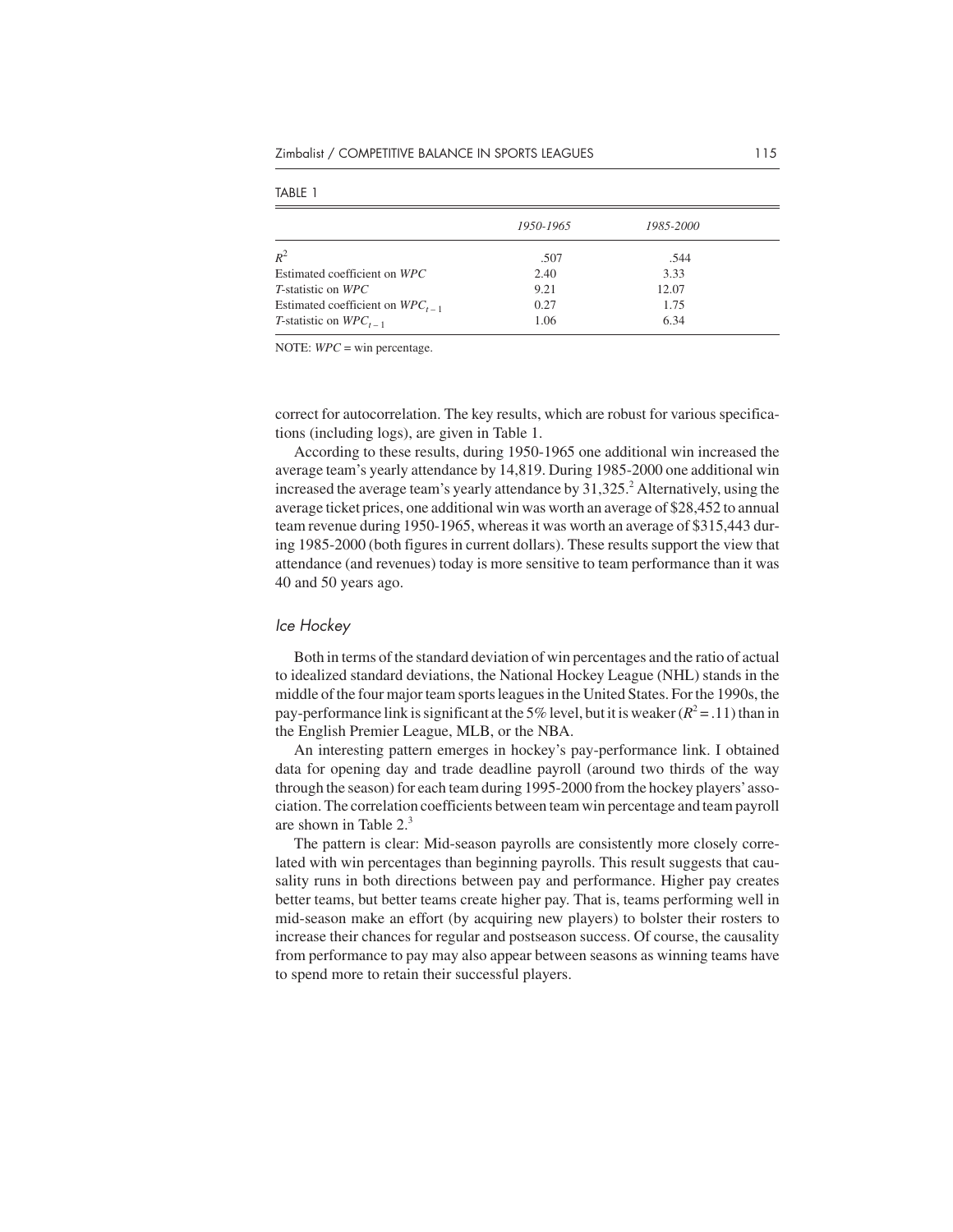|      | Correlation Coefficient |                        |  |
|------|-------------------------|------------------------|--|
|      | Opening Day Payroll     | Trade Deadline Payroll |  |
| 1995 | .465                    | .583                   |  |
| 1996 | .341                    | .489                   |  |
| 1997 | .338                    | .431                   |  |
| 1998 | .237                    | .238                   |  |
| 1999 | .499                    | .593                   |  |
| 2000 | .471                    | .632                   |  |

Interestingly, another pattern has emerged in the NHL since 1990: The dynasties that dominated the sport for decades have not returned. Consider the following record of dynasties according to who won the Stanley Cup: Montreal, 1956-1960; Toronto, 1962-1964; Montreal, 1976-1979; New York Islanders, 1980-1983; and Edmonton, 1984-1985, 1987-1988, and 1990. Since 1990, no team has won the Cup more than 2 years in a row, and eight different teams have won the Cup.

By the metric of concentration of championships, then, hockey appears to be more balanced since 1990. The traditional policies related to competitive balance—revenue sharing or salary cap/luxury tax—however, have not been implemented in hockey. What might account for this change?

Since the advent of Bob Goodenow as executive director of the NHL Players' Association in 1991, players have followed the policy of salary disclosure. Together with their salary arbitration system, this disclosure policy has helped boost player salaries appreciably. Furthermore, the new collective bargaining agreement in 1995 brought the NHL its first system of unrestricted free agency for players older than 31 years of age. This lifted the compensation of veteran star players still more. It seems plausible to hypothesize that the resulting rapid growth in hockey player salaries in the 1990s, in the context of veteran free agency and arbitration, has made it more and more expensive to hold together winning teams—and easier to resurrect poor-performing teams.

#### Basketball

The NBA has been on the high end of most measures of imbalance. The league practices no revenue sharing other than income from the national television contract and NBA properties, and it has had a salary cap since 1983, albeit a porous one, at least until 1999. Indeed, the standard deviation of win percentages actually rose by 14.5% during the 1980s, the decade when the cap was introduced, and has continued to increase since 1990. Furthermore, by a considerable margin, the NBA has the highest ratio of actual to idealized standard deviation of win percentages among

TABLE 2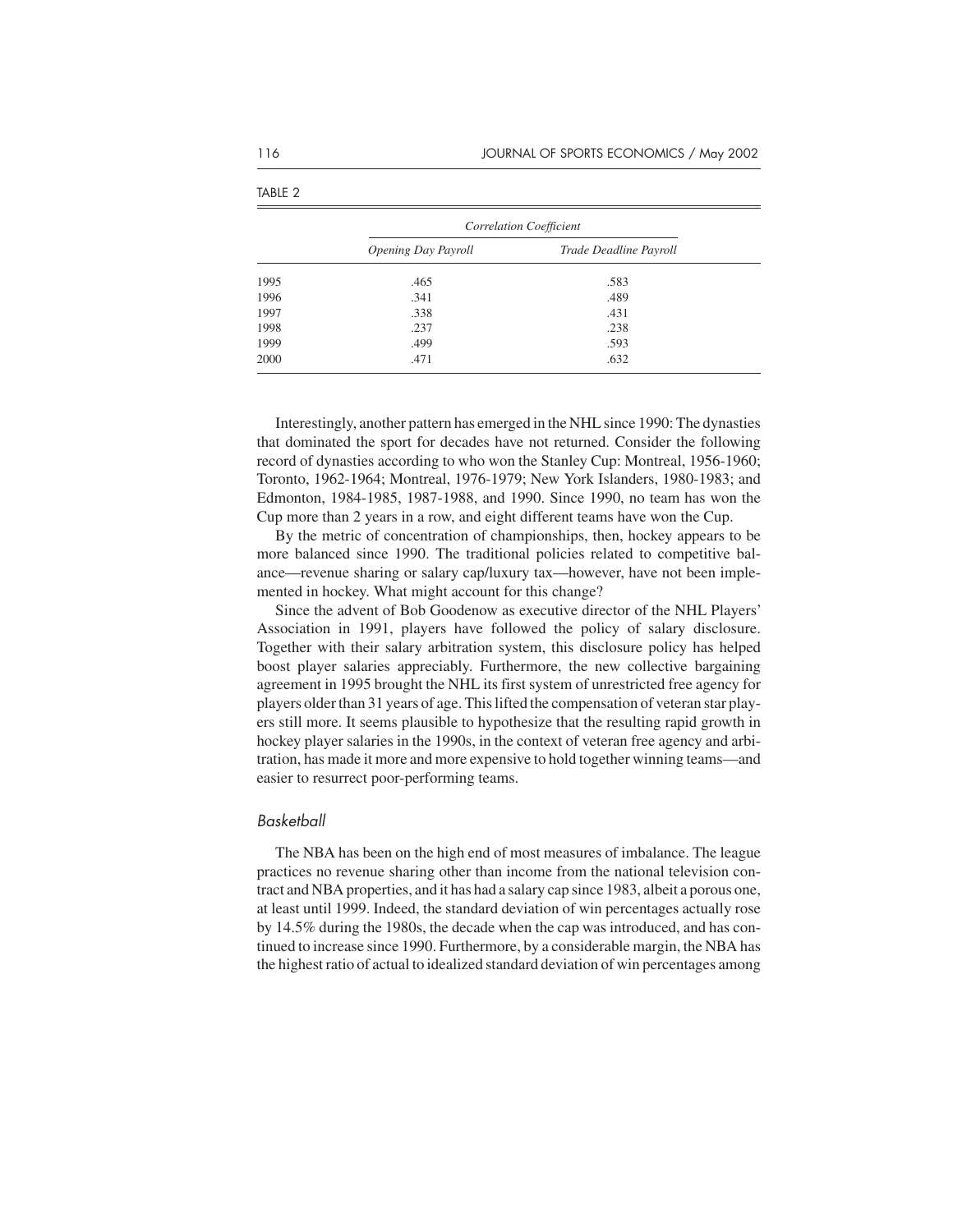U.S. leagues. Finally, the NBA has an intermediate link between payroll and performance. In a simple regression of win percentage on payroll during 1986-2000, the coefficient on payroll is significant at the .01 level  $(R^2 = .16)$ , and in yearly regressions the closeness of fit displays no particular trend (with  $R^2$ s varying between .07 and .40).

The concentration of championships is high, especially since 1990.<sup>4</sup> The Chicago Bulls were crowned champions from 1991 through 1993; when Michael Jordan tried his hand at baseball, the Houston Rockets won in 1994 and 1995; and with Jordan back, the Bulls won from 1996 through 1998, followed by the San Antonio Spurs in 1999 and the Los Angeles Lakers in 2000 and 2001.

Given the strong statistical evidence of imbalance in the NBA, one might expect to see some effect in the form of diminished fan support. Some might argue that such a diminution has, in fact, transpired. The difficulty, of course, is attributing the reduced attendance and television ratings of recent years to competitive imbalance, as opposed to the effect of the 1998-1999 lockout, the temporary retirement of Michael Jordan, team and league pricing policies, the emergence of new entertainment alternatives, or general economic conditions.

To be sure, it might rather be argued that, despite the concentration of championships, strong consumer support during the years has been maintained because fans perceive fairness in the way that basketball's competition is structured. In particular, few would contest the proposition that the major reason for the Bulls dominance during the 1990s had to do with their good fortune in drafting Michael Jordan. Because of the Larry Bird exception (which allows a team to resign one of its own players without regard to the salary cap), teams tend to be able to keep their top players. In 1997-1998, for instance, 7 of the 11 top-paid players in the NBA still played for their original teams. Thus, if Michael Jordan had originally signed with Milwaukee or Utah instead of Chicago, he probably would have played in those cities throughout his career.

#### Football

As a function of playing only 16 regular-season games per season, the NFL has consistently had the highest actual standard deviation of win percentages among U.S. team sports leagues; yet it has also had the lowest ratio of actual to idealized standard deviations.<sup>5</sup> It has also had a remarkably low concentration of championships: No team has ever won three consecutive Super Bowls.

The NFL employs several policies to promote competitive balance: extensive revenue sharing (around 70% of all league revenues is divided equally among the teams), a relatively hard salary cap, a reverse-order draft, $6$  and an unbalanced schedule. The consequence of these policies is that the ratio of top to bottom team revenue does not exceed 1.9 to 1, and the ratio of top to bottom team payroll does not exceed 1.5 to 1.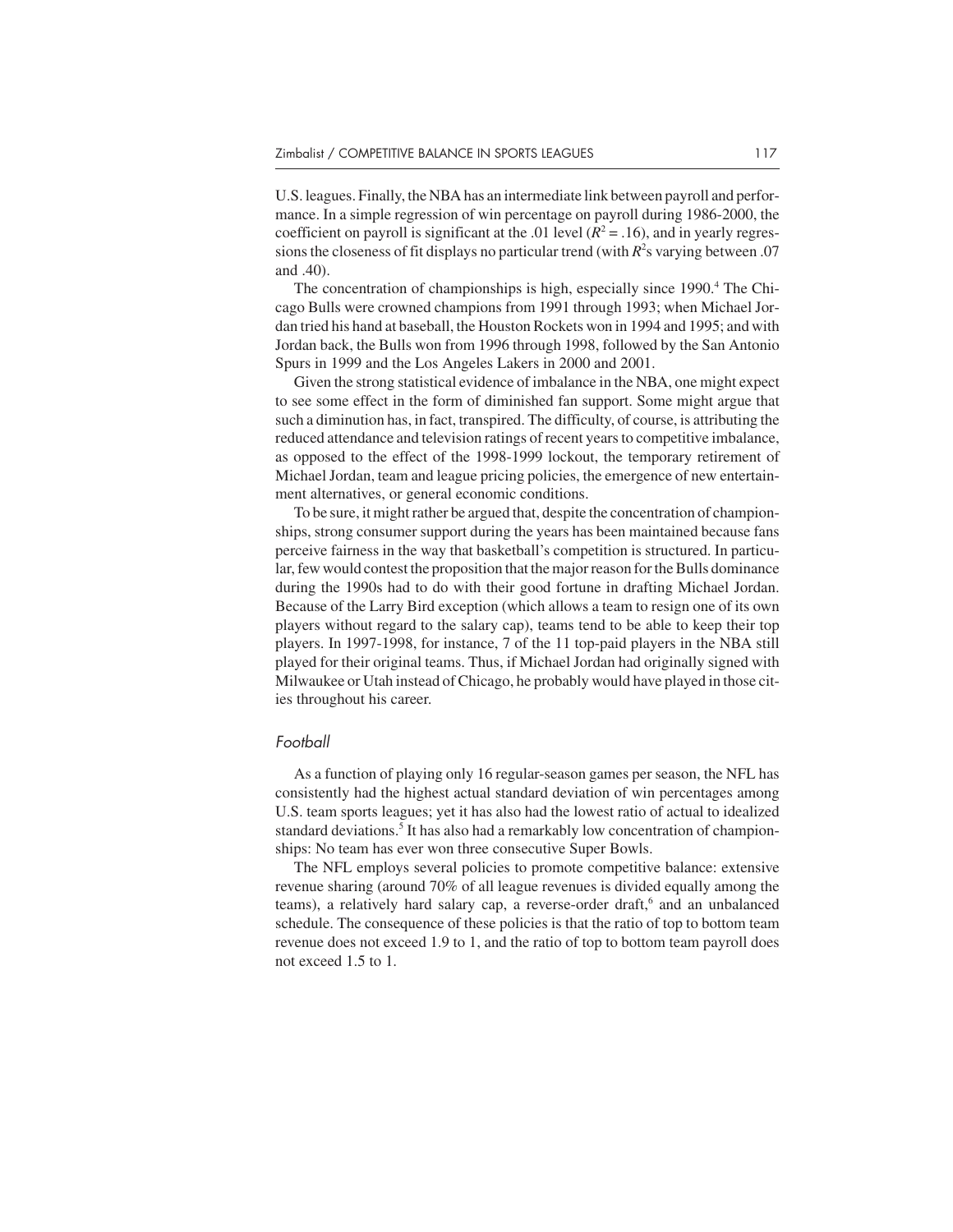Revenue sharing in the NFL goes back to the league's inception in 1920 and the reinforcing policies of the commissioner, Pete Rozelle, in the early 1960s. It is ingrained in the NFL's contracts and its culture; hence, however desirable it might seem to some, it cannot be readily adopted by other leagues.

To be sure, many believe that the NFL has gone too far with its revenue sharing. Econometric work has made it clear that there is little, if any, profit incentive to win in the NFL. It remains to be seen whether this feature will eventually strain the fan's perception of the legitimacy of the league's competition.

#### English Soccer

The article by Noll in this compendium represents an important effort to analyze the economics of leagues characterized by promotion/relegation systems. The basic characteristic of these leagues is that successful teams rise to higher leagues and unsuccessful teams fall to lower leagues. From this, as Noll analyzes, many tendencies ensue: stronger demand, higher salaries, better players, less expansion, and more competitive balance, among others.

The greater expected degree of competitive balance in promotion/relegation leagues emerges from several factors. Perhaps most intriguing among them is that because league membership is not fixed, teams do not have monopoly control over their territories. Any individual with sufficient capital and drive can create a lower division team, invest in top players and coaches, and the team can potentially rise up the divisional ladder to the top level.

As a result of this characteristic, promotion/relegation leagues tend not to have monopolies or even duopolies in large cities. London has had 10 different teams playing in the top-level English Premier League (PL) since 1990.7 If a city has too few teams relative to its economic potential to support teams, then entrepreneurs are free to increase supply without paying the existing league for the permission to become an expansion team. Thus, London PL teams do not enjoy the rent from the large market that is bestowed, say, on baseball's Yankees.

Since 1992-1993, Manchester United (MU) has dominated the English PL. MU won the league championship 7 of the 9 years between 1992 and 2000. During the 26-year stretch from 1974 to 1999, the pay-performance link in the PL was stronger  $(R<sup>2</sup> = .34)$  than it was for any U.S. league.<sup>8</sup>

Prima facie, one might expect there to be a negative fan reaction to this concentration at the top along with the apparent ability for a team to buy success. Yet the era of MU dominance has coincided with a growth spurt in soccer's popularity in England. After going through four decades when average attendance per game fell by more than 50% in English soccer, attendance at PL games shot up 60.9% between 1992 and 2001 despite rapidly rising ticket prices.

England's improved economy, new policies regarding crowd control at stadiums, John Major's love of the game replacing Margaret Thatcher's disdain, and increased televising of games, among other factors, all contributed to soccer's ascen-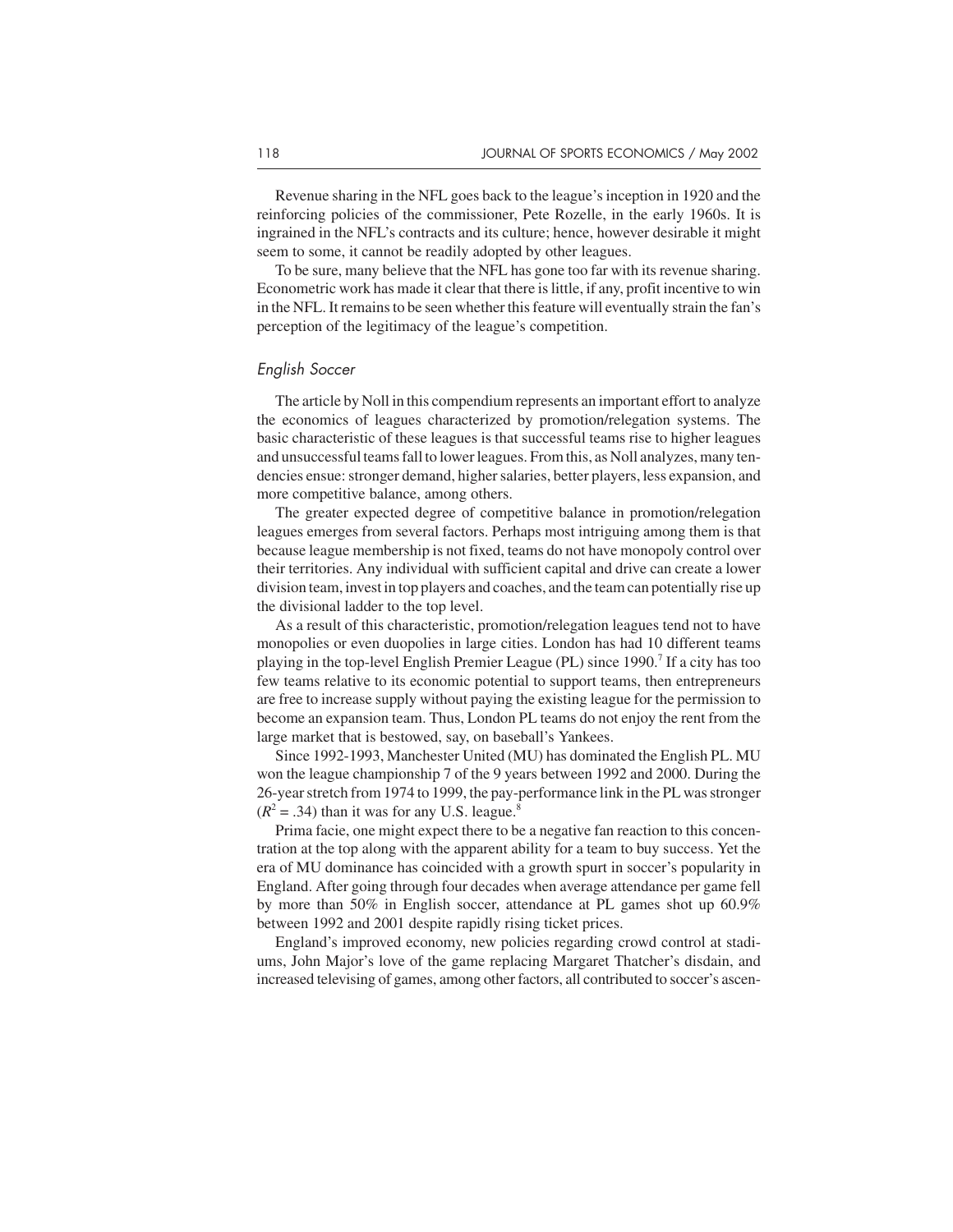dancy in the 1990s, but it appears that the growing mystique of MU played a role as well. A dominant team is not necessarily bad for a sport if fans perceive the team's success to be legitimately gained. In the case of MU, the team did not benefit from the rent of being the only team in England's largest media market. On the contrary, with England's compressed geography, there are approximately 50 professional league soccer teams within 100 miles of the MU stadium. Rather, MU's success seems to have its roots in an aggressive, well-executed management strategy.<sup>9</sup> The knowledge that poorly run teams can face demotion irrespective of their home city must also contribute to the sense of fairness of outcome.

Of course, another part of the legitimacy function is the fans'confidence that the league is producing the highest possible quality of product. In the long run, the best guarantor of this is competitive labor markets. Promotion/relegation systems provide strong incentives for quality; purported single-entity structures, such as the U.S. Major League Soccer (MLS), do not. Ultimately, successful leagues must strive for both relative and absolute quality.

#### **CONCLUSION**

The complexity of factors affecting competitive balance is daunting. Sanderson's piece in this issue underscores this point. Sanderson discusses the host of nonpecuniary influences (e.g., technology, demography, artificial enhancement, playing rules, and field conditions) that affect the ability of sports to provide balanced competition.

Fan perceptions and behavior are at the core of the competitive balance problematic. Humphreys's article is a model for the research that needs to done. To wit, measures of balance need to be tested against fan behavior for different sports. Logically, fans respond not only to the statistical outcomes but also to the processes and institutional features of competition in the various sports. Moreover, the demography of fan bases (age, gender, race, and income) differ from sport to sport.

Matters are further complicated by the variety of ownership objective functions. Whereas some team owners seek simple profit maximization in the management of their franchises, others use their franchises to maximize returns on their entire portfolio of assets and/or to gain consumption benefits. When George Steinbrenner recently opened his wallet again to sign Jason Giambi, he was thinking not only about Giambi's expected contribution to revenue of the Yankees but also about the successful launch of his new YES sports network (estimated to be worth \$900 million). Thus, Steinbrenner's evaluation of Giambi's marginal product is assessed much differently than that of many other owners. Similar situations involve the owners of the Dodgers, Rangers, Red Sox, Cubs, and Braves. Given this and other related party transaction issues in baseball and other sports, owner behavior in the players'market might be relatively unresponsive to certain revenue sharing schemes.

The need for competitive balance has been used as an all-purpose justification for competitive restraints in antitrust cases in the United States and Europe. Given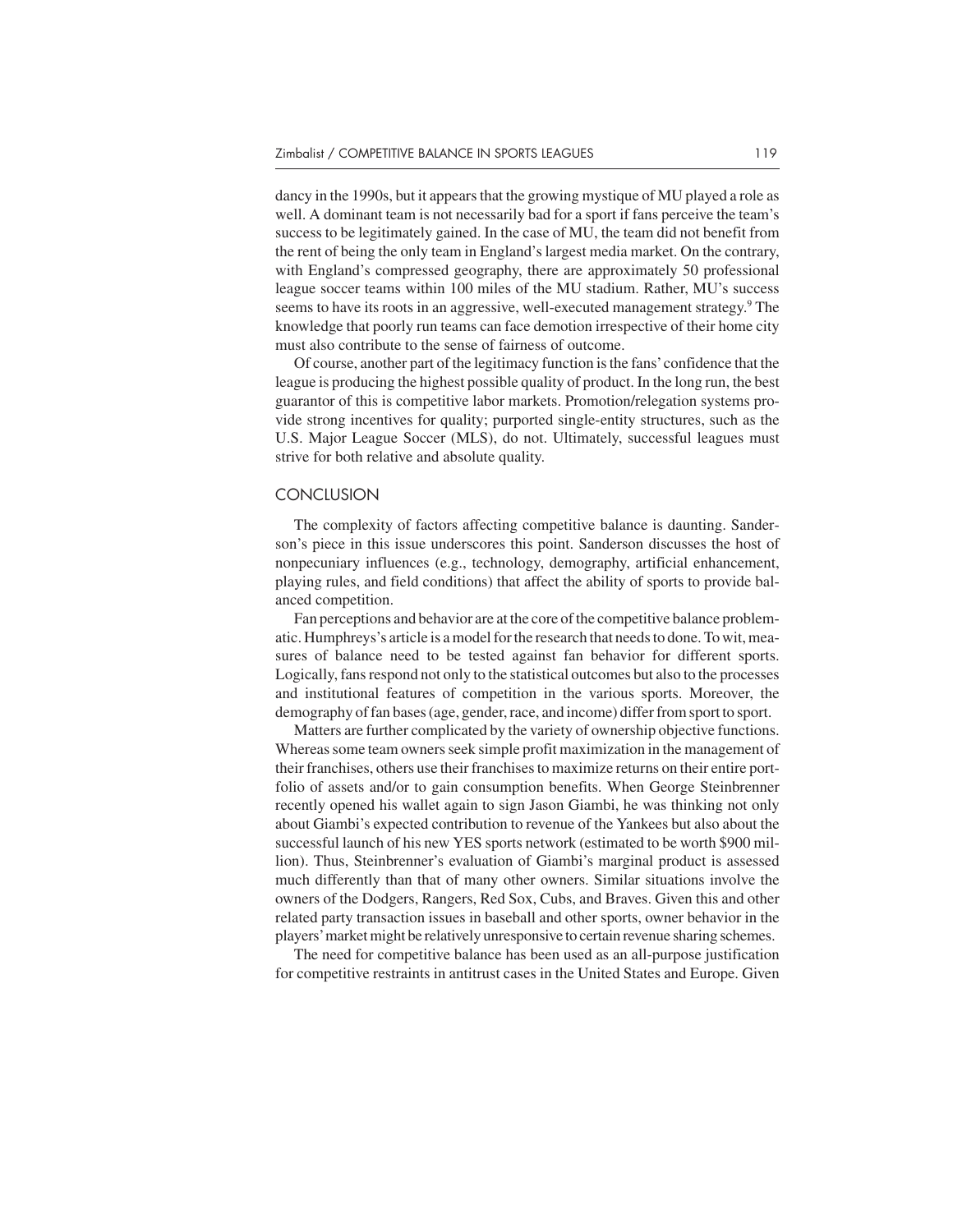the apparent ambiguities in identifying the nature and scope of the problem, there is good reason for this justification to receive close scrutiny in the future.

There are no easy formulas for competitive balance success. Economic research needs to reflect the heterogeneity of sports environments. Hopefully, the articles in this collection will move us in the right direction.

#### **NOTES**

1. Other early contributions to the competitive balance debate appear and are discussed in Zimbalist (2001b).

2. Of course, the effect in percentage terms is smaller. Whereas one win during the first period raises attendance by 1.3%, one win during the second period raises attendance by 1.5%.

3. I also ran the regressions using points (based on two points per win and one point per tie) instead of win percentages. The correlations were a bit stronger but revealed an identical pattern.

4. The National Basketball Association (NBA) has experienced earlier periods of single-team dominance as well, but not since the 1960s did a team repeat 3 years in a row as champions. Between 1959 and 1966, the Boston Celtics won eight consecutive championships, then lost in 1967 but won again in 1968 and 1969. What is notable about the dominance of the Bulls during the 1990s is that it occurred during the salary cap era.

5. For a discussion of competitive balance measurements across U.S. team sports as well as English and Italian soccer, see Szymanski (2001).

6. The other U.S. team sport leagues also employ a reverse-order draft. However, the NBA, to avoid the possibility that poorly performing teams perceive an incentive to lose games during the latter part of the season to gain a higher draft pick, has instituted a modification of the standard reverse-order picking system. In the NBA system, all teams not qualifying for the postseason enter a lottery to determine the order of picks among them. In recent years, the NBA has further adjusted its system to give lower finishing teams a higher probability of success in the lottery.

7. The Premier League (PL) was so named in 1992-1993. Before that, it was simply called Division I, today's Division I was called Division II, and so forth.

8. This is in contrast with an  $R^2$  = .23 in U.S. baseball during 1980-2000, the highest  $R^2$  for any U.S. league by a significant margin. The PL is also characterized by a relatively low standard deviation of win percentages of .11, and with 38 games per regular season, an extremely low ratio of actual to idealized standard deviation of 1.22.

9. For an excellent discussion of Manchester United (MU) and other aspects of the English soccer industry, see Szymanski and Kuypers (2000).

#### REFERENCES

Coase, R. (1960, October). The problem of social cost. *Journal of Law and Economics*, *3*, 1-44.

- Daly, G., & Moore, W. J. (1981, January). Externalities, property rights and the allocation of resources in Major League Baseball. *Economic Inquiry*, *19*(1), 77-95.
- El-Hodiri, M., & Quirk, J. (1971, November/December). An economic model of a professional sports league. *Journal of Political Economy*, *79*(6), 1302-1319.
- Fort, R., & Quirk, J. (1995, September). Cross-subsidization, incentives, and outcomes in professional team sports leagues. *Journal of Economic Literature*, *33*(3), 1265-1299.
- Késenne, S. (2000, February). Revenue sharing and competitive balance in professional sports. *Journal of Sports Economics*, *1*(1), 56-65.